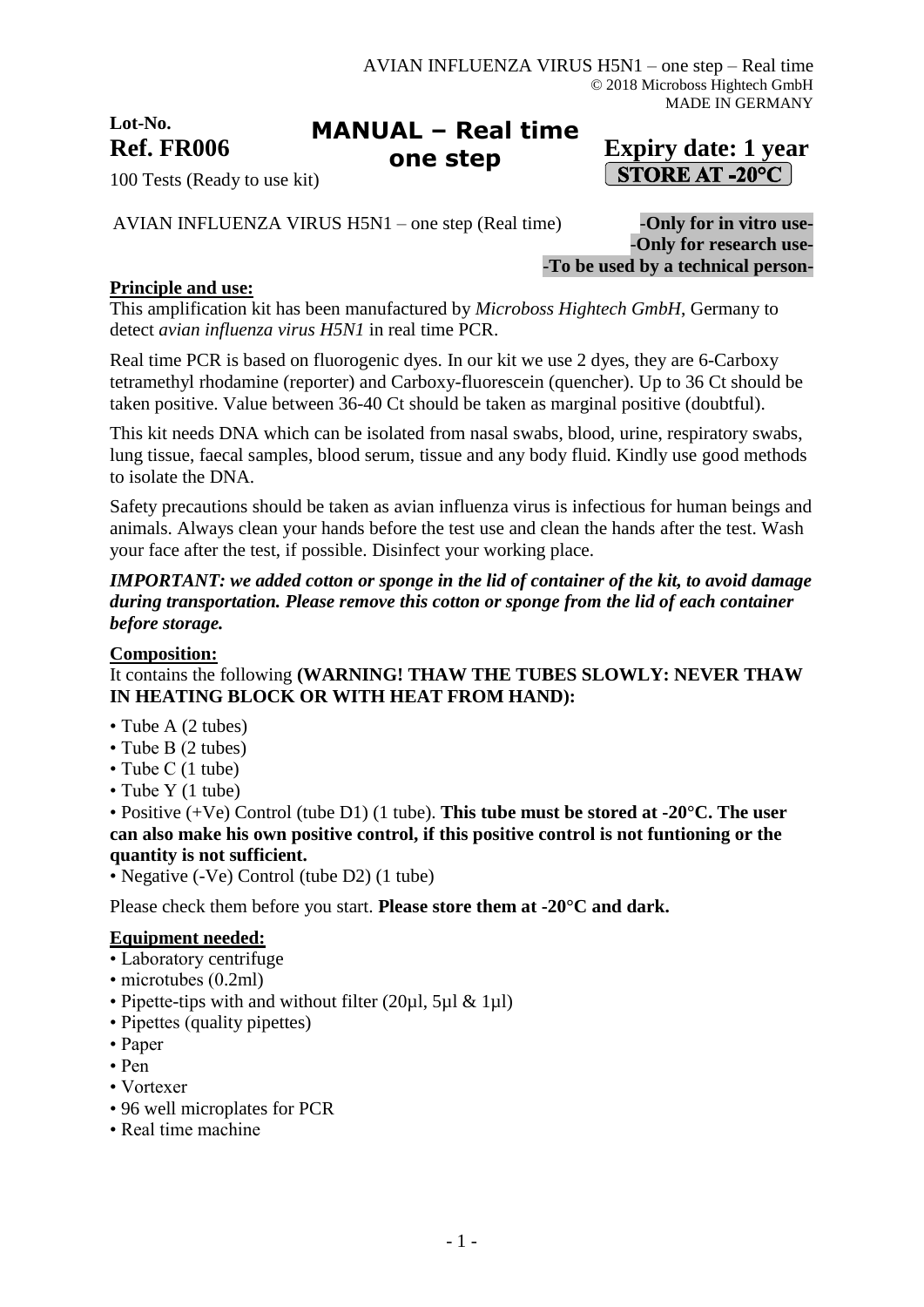## **Procedure:**

After your RNA isolation is completed. (Kindly use good quality isolation method). Please go to PCR step

### **STEP A**

1. Kindly thaw **one tube** each: A, B, C, Y, D1 and D2. After thaw, kindly put the tubes on  $4^{\circ}$ C (as it is better). If the kit is not in use, store them at -20 $^{\circ}$ C. Kindly keep tubes away from sunlight. Avoid frequent thawing and freezing of chemicals.

2. Mark your microtubes with a sample number and with +Ve Control and –Ve Control.



6. Add 1µl of Y to each tube.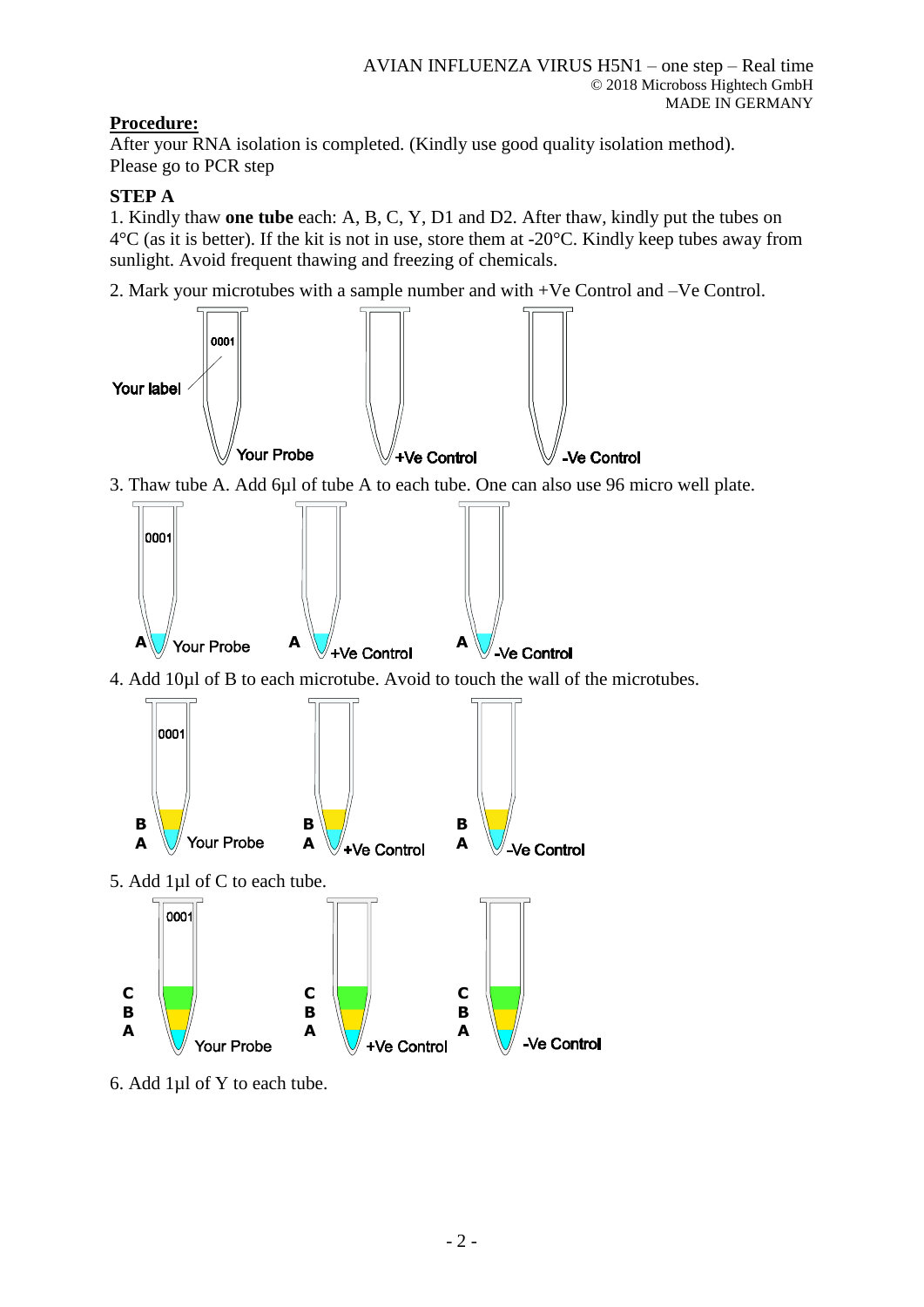

**TIP:** you can mix 6µl of  $A + 10\mu$ l of  $B + 1\mu$ l of  $C + 1\mu$ l of Y together in one tube (it will **be a total volume of 180µl for 10 reactions). From this one can take 18µl and distribute in each tube. In this way one can save the hardware and time.**

6. Add 2µl of your RNA template (RNA isolated from samples) with pipette tip with filter to each microtube according to your label except +Ve and –Ve (Avoid touching the wall). **Use everytime a new pipette tip** (for each sample)! Mix it.



7. Use new pipette tip with filter. Add  $2\mu$ l of +Ve (tube D1) to +Ve Control (avoid to touch the wall). Use a new pipette tip. Mix it.



8. Use a new pipette tip. Add 2µl of –Ve (D2) to –Ve Control (don't touch the wall). Mix it.



9. Centrifuge all tubes for 20 sec. for 8000 rpm (not necessary but better). Run PCR now.

10. Run the program of your thermocycler as followings: Kindly check whether you have added everything correctly as level of the volume of each microtube must be almost the same.